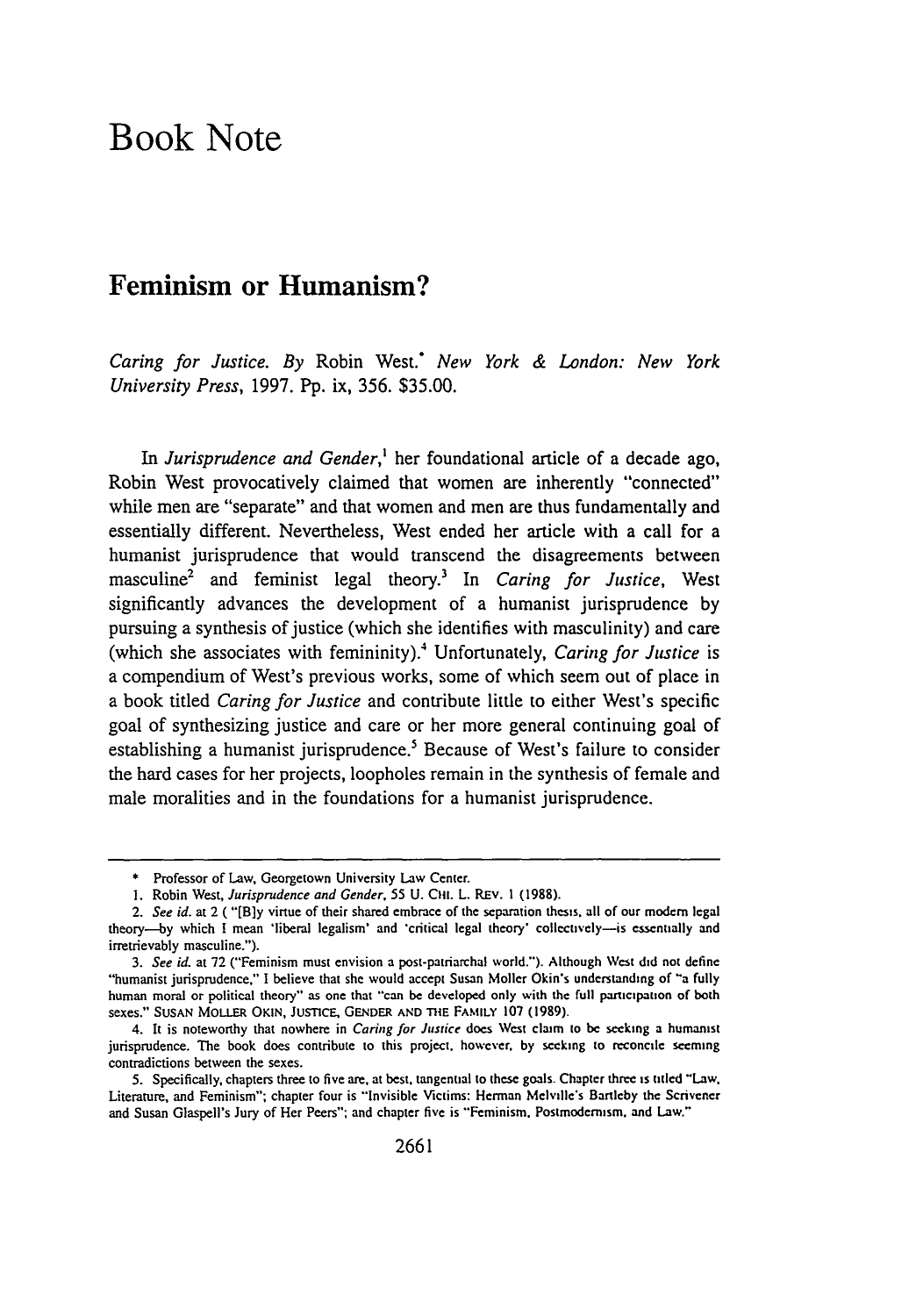**I**

The theoretical introduction of *Caring for Justice* presents the purpose of this otherwise potentially unruly collection. West's fundamental point is that the historic exclusion of women from the legal system has damaged "our law, our understanding of the nature of harm and sense of justice" (p. 8) (emphasis omitted). Because of this exclusion, she argues, the current legal system and its underlying theoretical justifications are masculine. To incorporate women's reality into the law, West suggests two fundamental changes to the existing legal system. First, she urges that the private ethic of care, which arises from the traditional female role of caring for intimate relationships, be synthesized with the public ethic of justice in order to sustain both virtues (pp. 22-93). Second, she contends that the idea of "harm" must be reformed to include those harms that women disproportionately and distinctively suffer; although women have achieved formal equality with men in obtaining protection from harms, she argues, the harms that both sexes are protected from today are generally most relevant to men (pp. 94-178).

West explains that most people in our culture, scholars and lay people alike, understand justice and care to be contradictory concepts (p. 23). Justice is associated with the public realm, universality, reason, and rights; care, on the other hand, is associated with the private sphere, particularity, relationships, and affect (p. 23). West argues that this opposition is flawed because care and justice are actually interdependent: Each is a "necessary condition" of the other (pp. 20, 24-25). In fact, West contends that when justice and care are severed, the results are tragic. In the judicial realm, "[s]ome of our most horrendous judicial decisions—decisions easily now recognized as both unjust and uncaring—are so precisely because they fail to respect, in the social relationships they envision, protect, or delimit, the interdependency of these two virtues" (p. 25).

Judges employ an ethic of care, West argues, by being sensitive to the particular litigants and their unique circumstances rather than to the universalizable aspects of cases (pp. 51-52). West points to *Hawkins v. McGee6* and *Peevyhouse v. Garland Coal & Mining Co.7* as two famous cases in which judges breached the ethic of care by wrongly overgeneralizing (pp. 52-55). Because justice cannot exist without care, she contends, such uncaring decision's are necessarily unjust: "The judge in each case essentially compared apples and oranges—treated unlikes as though they were likes—and thus breached the ethic of justice no less than the ethic of care" (p. *55).*

Just as care is required for true justice in the public realm, justice is necessary for true care in the private realm. Nurturance without consistency,

<sup>6. 146</sup> A. 641 (N.H. 1929) (using a "warranty-based" rule of damages rather than an "injury-based" rule to determine recovery for a doctor's botched surgery).

<sup>7. 382</sup> P. 109 (Okla. 1962) (choosing a market value rule of damages and ignoring a farmer's personal ruination to determine the appropriate remedy for breach of promise to restore ruined land).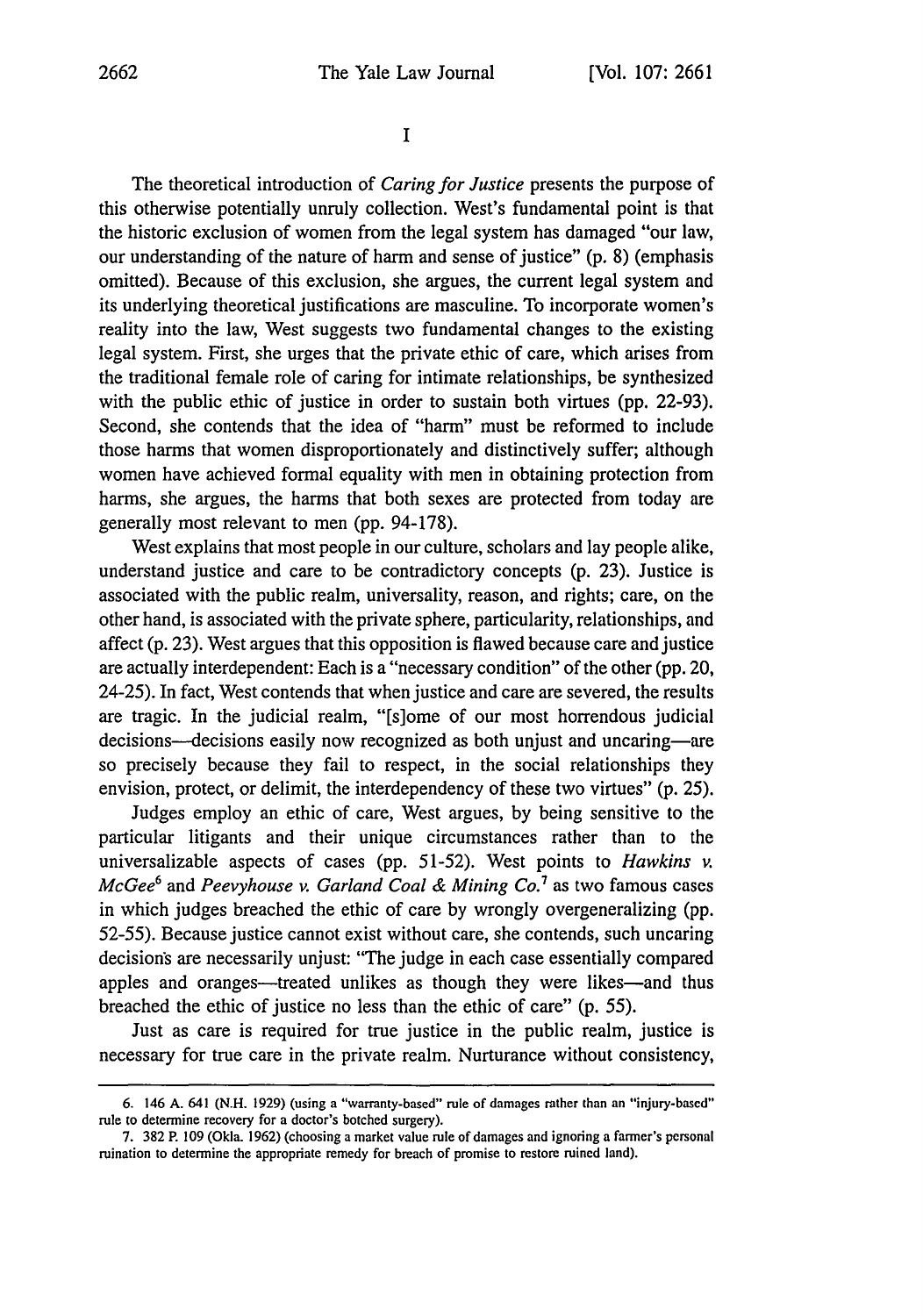West explains, leads to racism, xenophobia, and general fascism (pp. 74-88).<sup>8</sup> Polarized nurturance in the law is best exemplified by *Plessy v. Ferguson9* and *Dred Scott'0* (p. 75). West explains that the judges in both of these cases practiced "selective nurturance"-that is, the judges cared about particular white readers and members of society instead of humans in general, thereby "facilitat[ing] social relationships which are themselves unjust" (pp. 75-77). Although "[c]ourts and judges do not themselves enter into relationships of care.... they are deeply complicit in the construction of those relationships" (p. 83). The feminine ethic of care, therefore, is necessary to the public realm, just as the masculine ethic of justice is essential to the private realm.

West further argues that jurisprudence must incorporate women's experiences. In particular, West opines that contemporary jurisprudence has failed to investigate the nature of harm as it applies to women, focusing instead on the cost-efficiency of preventing harm-causing events (pp. 94-95, 166-74). A renewed focus on "what harms us, and how much" (p. 94), West contends, would reveal that "the rights and remedies universally available to both women and men are for *those harms*" that have been historically "suffered by, recognized by, and taken seriously by, men" (p. 97). Men relate to harms such as death, theft, assault, and battery (pp. 97-98), but have difficulty comprehending "gender-specific" harms such as physical invasion, emotional separation, psychic loss of selfhood, and "patriarchal subjection" (pp. 100-38). Law not only ignores these distinctively feminine harms, it also legitimates and compounds them by inadequately compensating "women's domestic work" (p. 138) and by directly protecting the events that cause the harm (such as pornography and marital rape) (pp. 138-64). "As a result women are doubly injured: first by the harm-causing event itself, and second by the peculiarity or nonexistence of the law's response to those harms" (p. 96).

II

*Caring for Justice* is significant in its advancement of the debate over the reconciliation of justice and care. Relational feminists" had previously argued

**<sup>8.</sup>** As an example, West shares a memory from the civil rights **cra** of a white woman **holding her** daughter tightly while yelling hateful racial epithets at "small, innocent African American children attempting the heroic and commonplace act of entering a school building" **(p.** 75).

<sup>9. 163</sup> U.S. **537** (1896).

**<sup>10.</sup>** Scott v. Sandford, 60 U.S. 393 (1857).

**<sup>11.</sup>** Within the wide spectrum of feminist thought, liberal feminists and "'different voice" feminists are traditionally considered to be on polar ends from one another. *See West.* supra note **I.** at 14 ("lWlhat unifies radical and cultural feminist theory (and what distinguishes both from liberal feminism) is the discovery, or rediscovery, of the importance of women's fundamental material difference from men."). Within "different voice" feminism, there is a basic division between relational, or cultural, feminists (who focus on the benefits of feminine connectivity) and radical feminists (who emphasize the invasivc. oppressive, and destructive implications of these connections). *See* **id.** at **15.** The potential synthesis of feminist and liberal theory that I discuss is different from what is commonly called liberal feminism because it draws upon "different voice" feminism to achieve "true" equality rather than just the "formal"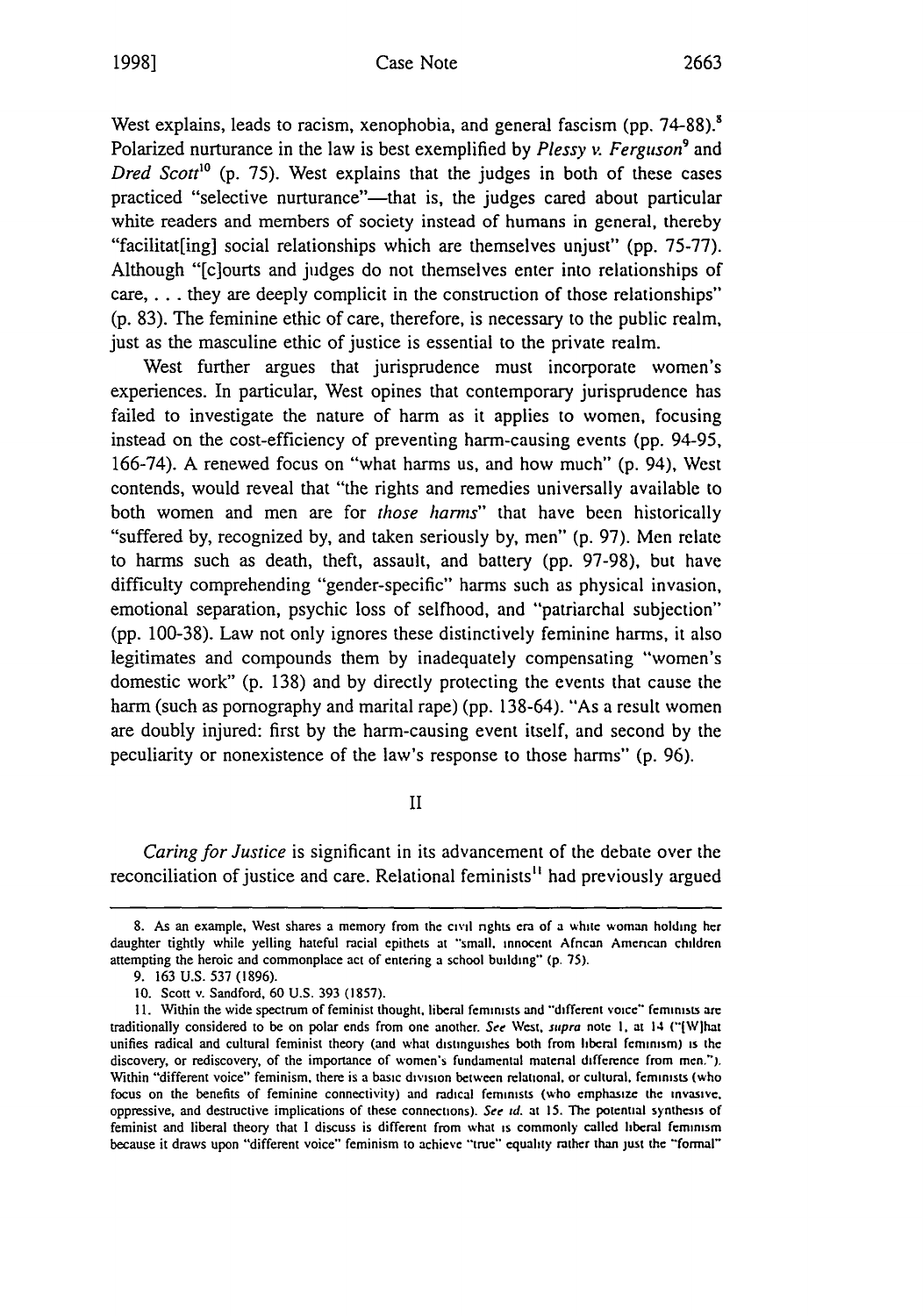that care is an ethical activity, not just an emotional-and thus "morally arbitrary"-reaction (pp. 33-36, 295 n.32). West accepts their claim as a starting point, but rejects their view<sup>12</sup> that justice and care are "oppositional" (p. 24). West's argument for the synthesis of justice and care is compelling, and her applications are powerful. Nevertheless, *Caring for Justice* remains incomplete: West does not fully confront the conflicts that must inevitably arise in the pursuit of her goals, and thus fails to offer direction on how to resolve the hard cases that emanate from such conflicts.

Richard Rorty presents what may be the most difficult situation for reconciling justice with care: the war criminal.<sup>13</sup> Rorty explains:

[I]f we had watched the war criminal grow up, had traveled the road he had traveled, we might have had difficulty reconciling the demands of love and of justice. But it is well for society that in most cases our ignorance permits us to avoid this dilemma. Most of the time, justice has to be enough.<sup>14</sup>

West clearly could not agree with Rorty that justice is "enough," but presumably would want to see the war criminal held fully responsible for his crime. The closest example West considers is a Maryland case in which, she argues, a sympathetic judge gave a cuckolded criminal defendant "an extraordinarily light sentence for killing his wife" (p. 78). According to West, the judge showed a "nurturant response to the defendant ... at the cost of a dehumanizing callousness toward the victim" (p. 78). By failing to address the seemingly contradictory requirements of justice and care in this hard case and by directing care solely toward the victim, West skirts the question of whether her synthesis requires some nurturance for even the most unsympathetic defendants.

Consideration of the hard cases thus indicates that West's image of a Venn diagram to describe the relationship between justice and care  $(p. 38)^{15}$  might be inapposite. Since a Venn diagram involves precisely defined conceptual areas, West should be able to identify some criteria by which to make a principled determination regarding whether a decision fits into the region of overlap. Yet, she never does so. Her inability to establish precise boundaries suggests that, instead of a Venn diagram, justice and care lie on a continuum, oppositional at

equality sought after by liberal feminism. *Cf* id. at 14 ("[D]uring the same decade that liberal feminist political activists and lawyers pressed for equal (meaning same) treatment by the law, feminist theorists in non-legal disciplines rediscovered women's differences from men.").

<sup>12.</sup> *See, e.g.,* Sherrine M. Walker & Christopher D. Wall, Note & Comment, *Feminist Jurisprudence: Justice and Care,* 11 B.Y.U. J. PUB. L. 255 (1997) (characterizing theories of justice as rights-based, and presenting an ethic of care as a more pragmatic approach to real world problems).

**<sup>13.</sup>** *See* **I** RICHARD RORTY, OBJECTIVITY, RELATIVISM, **AND** TRUrH: PHILOSOPHICAL PAPERS 205-06 (1991).

<sup>14.</sup> *Id.* at 205.

<sup>15.</sup> West explains that the relationship between justice and care is like that of overlapping circles, and argues that *"only in the area of overlap* will one find *either* true justice *or* true care" (p. 38).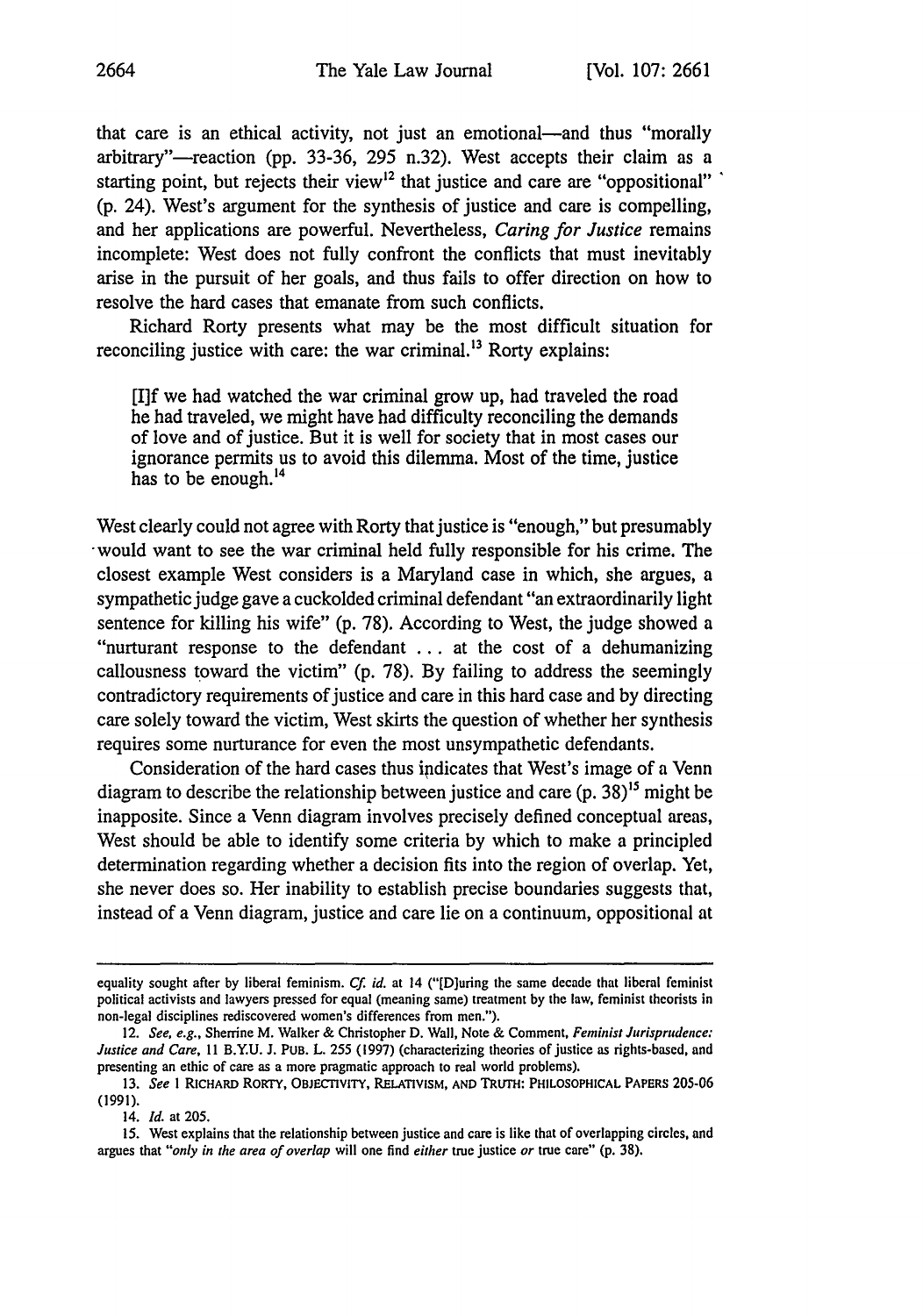## Case Note **1998] 2665**

the extremes but meeting at some indefinable point in the center. If the relationship between justice and care is better described as a continuum, then a spectrum, instead of a Venn diagram, is the appropriate analogy for determining how cases should be decided.

Additionally, although West ably begins the project of directing our attention to the point at which justice and care meet, a true reconciliation would call for collaboration between a number of different legal perspectives. *Caring for Justice* alludes to the possibility of an alliance with either economic or liberal legalists,<sup>16</sup> but concludes that law and economics actually clashes with feminism because of its commodification of harms (p. 177). Liberal legalism, on the other hand, would become a natural ally to activist feminism if it adjusted its understanding of the individual.<sup>17</sup> According to West, the problem with liberalism is that "the liberal self at best reflects the male experience of selfhood within the liberal tradition" (p. 282). Modem liberal legalists envision a "desiring, rational, egotistic self," she argues, which is "arbitrarily desirous, sated by pleasure, sovereign over one's own subjectivity, knowledgeable of the objective world through reason and of the subjective world through introspection and confession" (p. 281).

West's argument for the synthesis of justice and care reveals a competing understanding of the individual, reflecting an evolution in her own work.<sup>18</sup> In *Jurisprudence and Gender,* West argued that women's connected nature results in a feminist tendency toward nurture and care.<sup>19</sup> West now accepts that a capacity to care is common to both sexes, though she argues that it is more closely associated with women (p. 20).<sup>20</sup> This is the promise hinted at by

19. *See* West, *supra* note **1,** at 17.

**<sup>16.</sup>** "[B]oth economic and liberal legalism **...** rest on a *changeable* conception of the individual (as] ... radically individuated .... [T]hey are asserting a descriptive and empincal-and hence falsifiableclaim, not a metaphysical or transcendent one" (p. 5).

<sup>17.</sup> Unfortunately, the term "liberalism" has developed a confused assortment of meanings and connotations in existing literature. *See* Mark Tushnet, *A Public Philosophy for the Professional-Managerial Class, 106 YALE L.J. 1571, 1571 n.l (1997)* (book review) ("'Liberalism' is of course a contested term."). Bruce Ackerman explains that *"[p]olitical* liberalism is a revolutionary doctrine, based on a radical idea-that men and wom - of different beliefs can establish a fair political system that grants all participants the equal ri. **,** to live their own lives in their own way." Bruce Ackerman. *Political* Liberalisms, 91 J. PHIL. (4, 377 (1994) (emphasis added) For West's thoughts about liberal theory, see Robin L. West, *Liberalism Rediscovered: A Pragmatic Definition of* the *Liberal Vision.* 46 **U.** PiT' L REV. 673 (1985).

<sup>18.</sup> In her prior work, West wrote: "[T]he claim that what separates us is epistemologically and morally prior to what connects us[,] while 'trivially true' of men. [is) patently untrue of women .... [Tlhe 'human being' . . . assumed by our modern legal theory contrasts in every particular with the 'woman' . . . constructed by modem feminist theory." West, *supra* note **I.** at 2-3. In *Caring for Justice.* West explains that "a precondition" of the thesis that the ethics of care and justice are interdependent is "that all of us are capable of employing both these overly polarized moral voices" **(p.** 20).

<sup>20.</sup> This shift in West's thinking should not be understood as an acknowledgment of social construction of selfhood. West remains committed to a vision of individuals as moral characters, with biological differences between the sexes (pp. 10-20, 259-92), leaving her at odds with postmodemists and other anti-essentialists. West also parts ways with Okin on this argument. *See OKi., supra* note **3,** at 6 ("The rejection of biological determinism and the corresponding emphasis on gender as a social construction characterize most current feminist scholarship.").